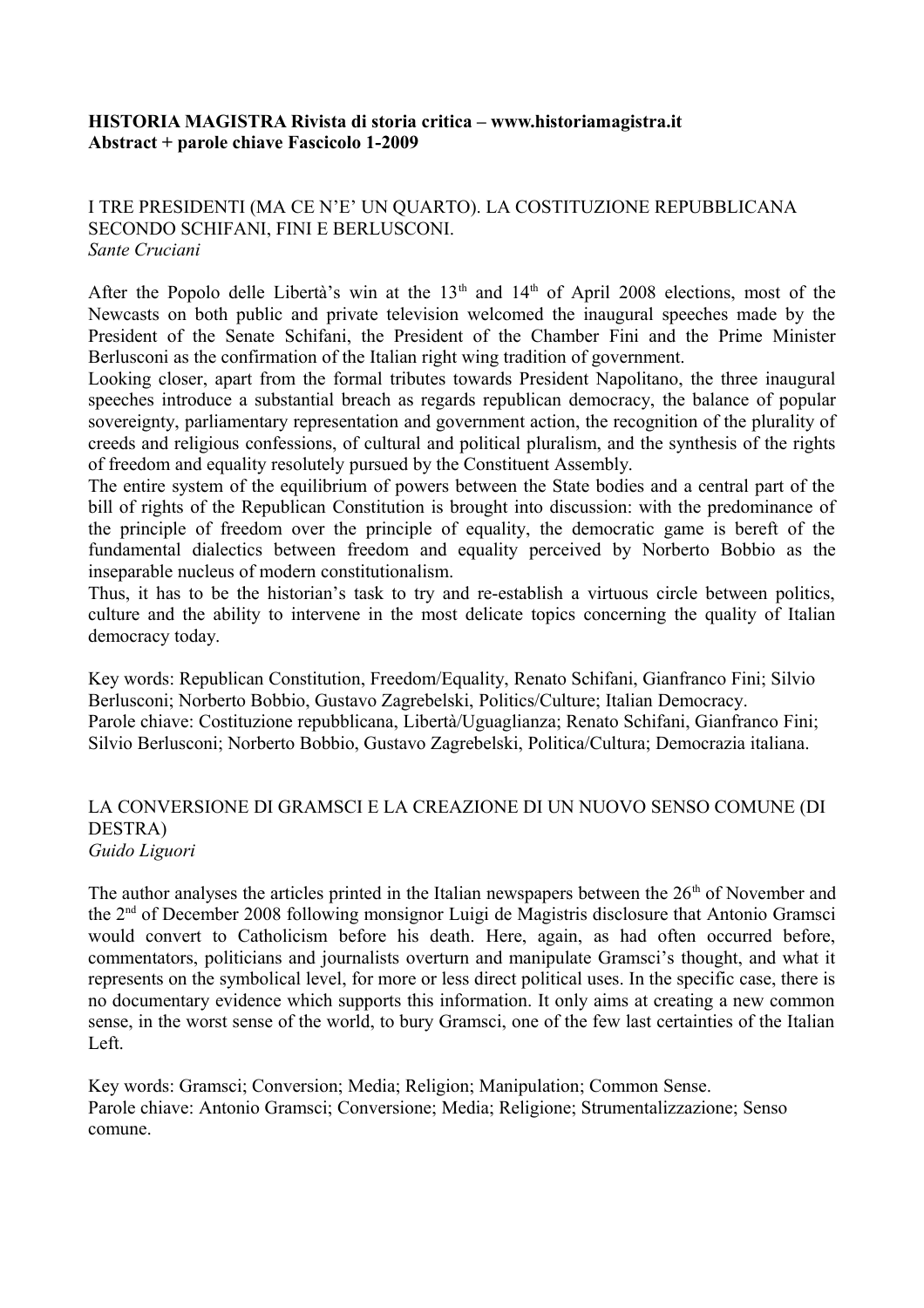# TEATRI DELLA MEMORIA. RIVISITANDO IL REVISIONISMO IN SPAGNA *Javier Rodrigo*

A few years it initiated, the so-called 'revisionist offensive' in Spain seems to have produced questionable results. On the one hand, its arguments have failed to enter professional historiography; on the other hand, however, its unquestionable see and media popularity have turned it into a social phenomenon. In addition, historians have not reached an agreement about how to reply to it. Finally, on both sides, the definition, the origins and the limits of the phenomenon do not seem to have been the object of discussion. This is what we intend to analyze in this article.

Key words: Revisionism; Negationism; Spanish Civil War, Collective Memory; Spanish Transition to Democracy; 'Memory Recovery'.

Parole chiave: Revisionismo; Negazionismo; Guerra civile spagnola; Memoria collettiva; Transizione alla democrazia; "Recupero della memoria".

### IL 1948 NELLA STORIA DI ISRAELE. APPUNTI SU UN DIBATTITO TRA STORIOGRAFIA E POLITICA *Marco Allegra*

The article addresses the issue of the relation between historiography and the political debate. It examines the historiographic works concerning the events which lead to the emergence of the State of Israel between 1947 and 1949 as one of the key-periods in the history of the contemporary Middle East. In particular, the analysis focuses on the debate originating in the mid 1980s on the revision of traditional Israeli historiography undertaken by the so-called 'New HIstorians', of whom Benny Morris is a leading representative. By drawing on the notion of the public use of history, the author reverses the perspective, showing how the academic debate itself is characterized by strongly polemical aspects. The historiographic research on 1948, to which the work of New Historians provide the latest significant contribution in term of analysis of new sources, constitutes a firmer knowledge than the tones of the debate would suggest.

Key words: Public Use of History; Israel, New Israeli Historians; First Arab-Israeli War; Palestine; Israeli-Palestinian Conflict.

Parole chiave: Uso pubblico della storia; Israele; Nuovi storici israeliani, Prima Guerra araboisraeliana; Palestina; Conflitto israelo-palestinese.

### SOTTO UN CIELO DI PIOMBO. LE LOTTE PER LA CASA IN UNA BORGATA DI ROMA, SAN BASILIO, SETTEMBRE 1974 *Massimo Sestili*

Social struggle for housing in Rome has produced a movement which has endured over 50 years of Italian history. Squatting is the unavoidable answer for a large number of people to the lack of houses due to the building speculation, to the problem of the renewal of the suburbs built during the fascist regime, to the heavy wave of immigration and to the absence of city planning. Due to problems of overcrowding and lack of transparency in establishing allotment lists, the occupation of the San Basilio suburbs in 1974 ended tragically in the death of a young demonstrator and dozens injured among the police and the occupants. The author of the articles argues that the occupation of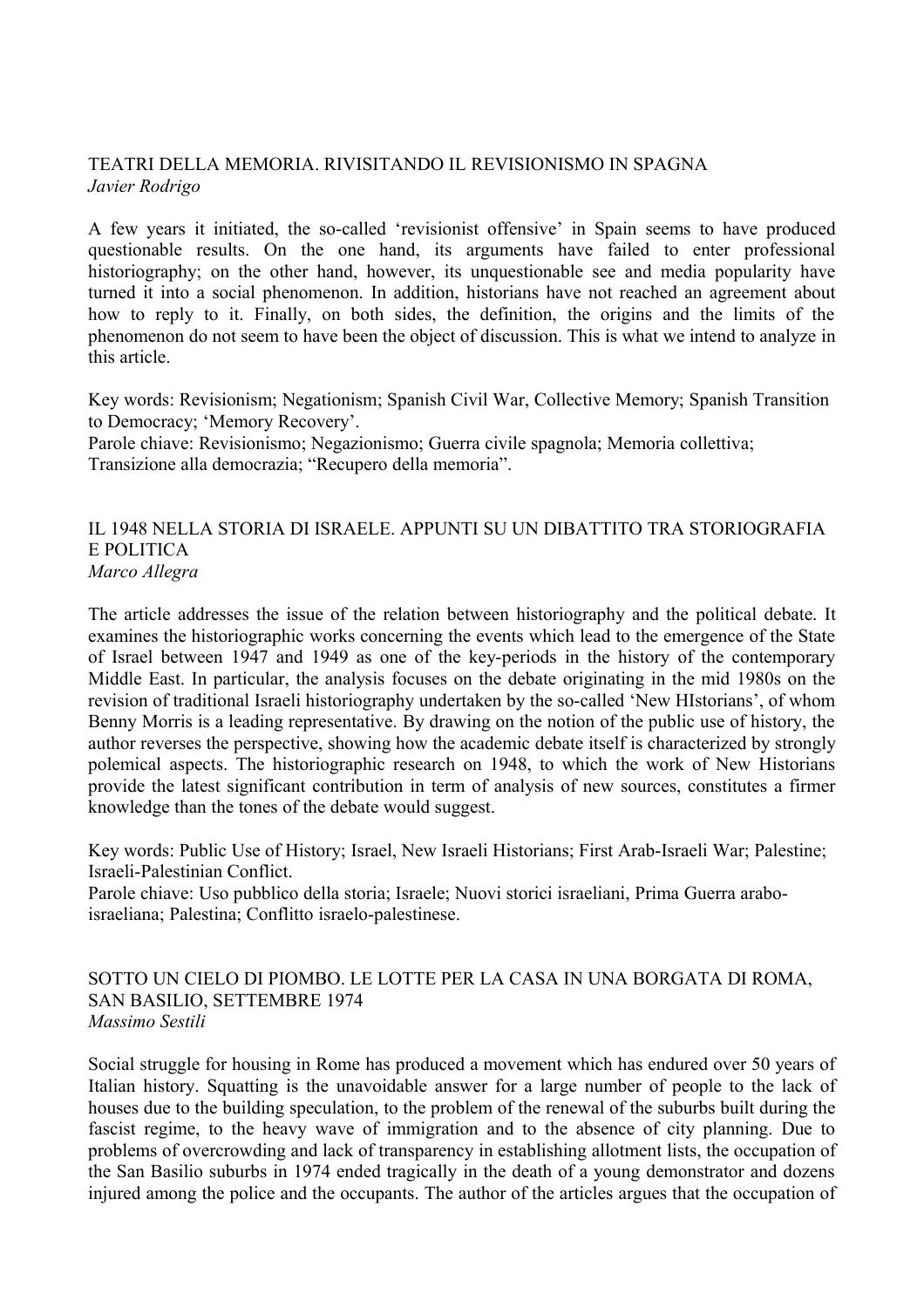San Basilio culminated in an armed conflict for three reasons: 1. The endeavor coul have become a model of conduct for the whole country; 2. Engaged in realizing the Historic Compromise policy, the Italian Communist Party could not tolerate such radical forms of struggle in its left wing; 3. Some of the militants of the extra-parliamentary Left took these conflicts as an opportunity to intensify their battle against the State, starting an armed conflict in organizations such as the Red Brigades and Prima Linea. The article is structured on the oral evidence of the people involved.

Key words: The Suburb of San Basilio; Suburbs of Rome; Occupations of Houses; Fabrizio Ceruso; September 1974, Lotta Continua.

Parole chiave: Borgata San Basilio; Borgate di Roma; Occupazione delle case; Fabrizio Ceruso; Settembre 1974; Lotta Continua.

### QUALE VERITA' PER LA STORIA? CONOSCENZA, PRASSI LINGUISTICA E CONTESTI **SOCIALI** *Davide Grasso*

The association of truth with history gives rise to three different theoretical questions: how to characterize historical truth, what is the criterion to discover it, and what is historical truth as such, the author takes this third issue into account by making a series of conceptual distinctions, and formulating an ontological thesis about the object of historical sciences. Contrary to physical reality, social reality is constructed by human beings in history. Writing and speech acts provide the instruments to create norms and contexts, and to make social entities and institutions interact. These are real entities which correspond to terms that denote them, thus, realizing that correspondence between propositions and world called truth. Therefore, propositions describing historical facts can be true or false, and in many cases such truth or falsity may be verified, even though the hypothesis concerning the causal relations between historical facts lack the same degree of justification of the experimental method. The scientific character of historiography is founded on a constant documentary reference, and on a textual organization which brings to light the different levels of objectivity and subjectivity of judgement (statement of facts, historiographic hypotheses, critical judgements). Moreover, by constantly referring to documented facts, historical research stably grounds its interpretations on reality.

Key words: Truth; Knowledge; Ontology; Social Reality; Writing; Historiography. Parole chiave: Verità; Conoscenza; Ontologia; Realtà sociale; Scrittura; Storiografia.

#### LA STORIA E LA SUA RAPPRESENTAZIONE. CONGETTURE INTORNO A "LA TELA DI RAGNO DI JOSEPH ROTH *Guido Panico*

Published in installments in the Austrian socialist party's newspaper in 1923, *Das spinnennetz (The Spider's Web)* is a novel by Joseph Roth. A writer of Jewish origin, Roth moved from Vienna to Berlin in 1920, where he started his career as a journalist. The novel is about a young veteran of the German Imperial army who joins a paramilitary extreme right nationalist group. Driven by a profound anti-Semite hatred, more radical than his hatred for Bolshevism, he makes a career within the organization by means of a systematic use of violence and treachery. This literary work may be also read as an uncommon historical evidence. The relationship between literature and history is the object of an age-long and, probably, insoluble debate. There is no doubt that a great many literary pages convey ideas about the contexts and customs to the historian. Wheter these pages may be regarded as a providing relevant evidence, or even that they themselves are 'history' in the proper